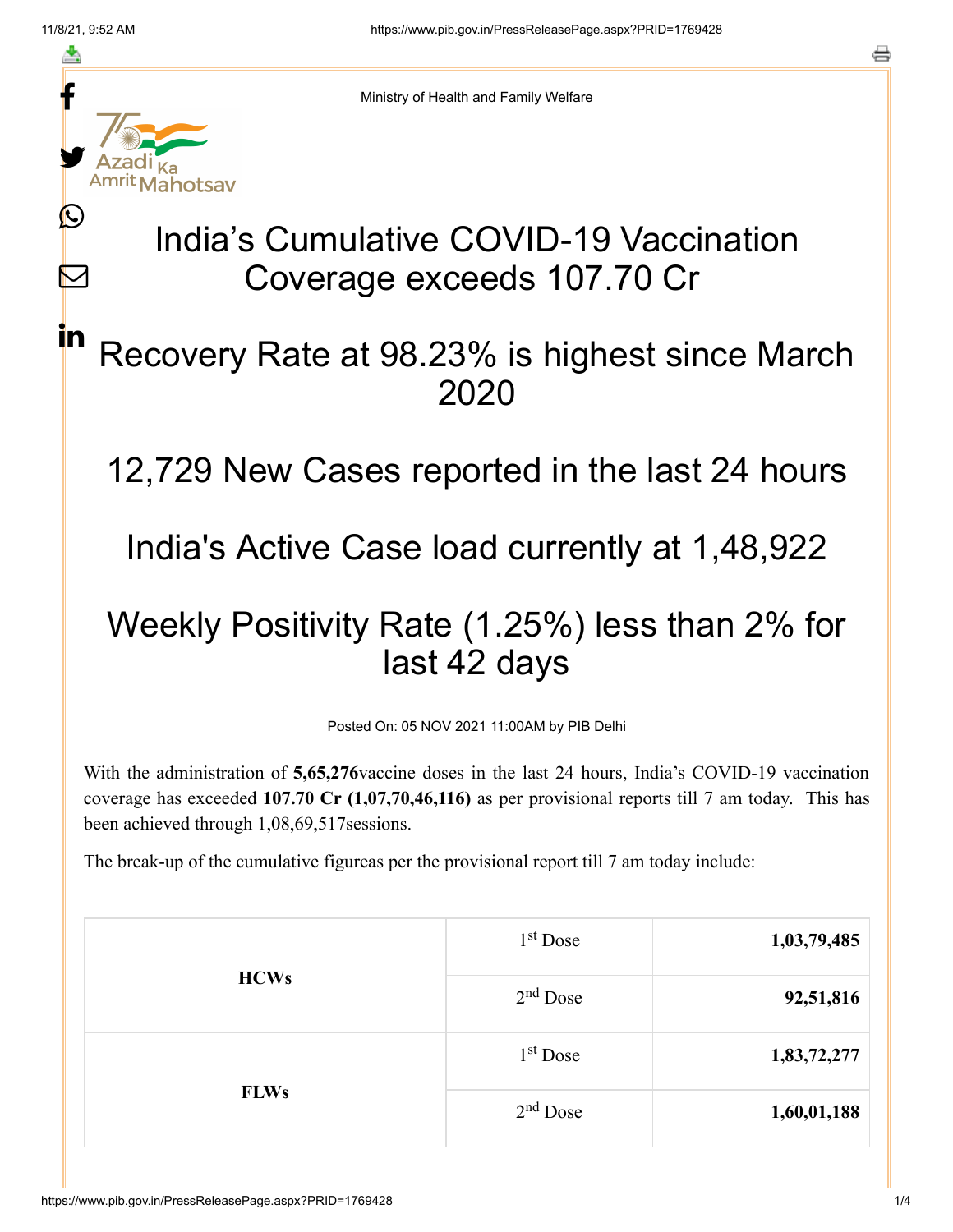| f            |                       | 1 <sup>st</sup> Dose | 42, 28, 21, 083 |
|--------------|-----------------------|----------------------|-----------------|
|              | Age Group 18-44 years | $2nd$ Dose           | 14,80,13,602    |
| $\bigcirc$   |                       | 1 <sup>st</sup> Dose | 17,59,50,688    |
|              | Age Group 45-59 years | $2nd$ Dose           | 9,82,24,169     |
|              |                       | 1 <sup>st</sup> Dose | 11,03,79,297    |
| in           | Over 60 years         | $2nd$ Dose           | 6,76,52,511     |
| <b>Total</b> |                       | 1,07,70,46,116       |                 |

The recovery of **12,165** patients in the last 24 hours has increased the cumulative tally of recovered patients (since the beginning of the pandemic) to **3,37,24,959.**



Consequently, India's recovery rate stands at **98.23%**.

Sustained and collaborative efforts by the Centre and the States/UTs continue the trend of less than 50,000 Daily New Cases that is being reported for 131 consecutive days now.

**12,729 new cases** were reported in the last 24 hours.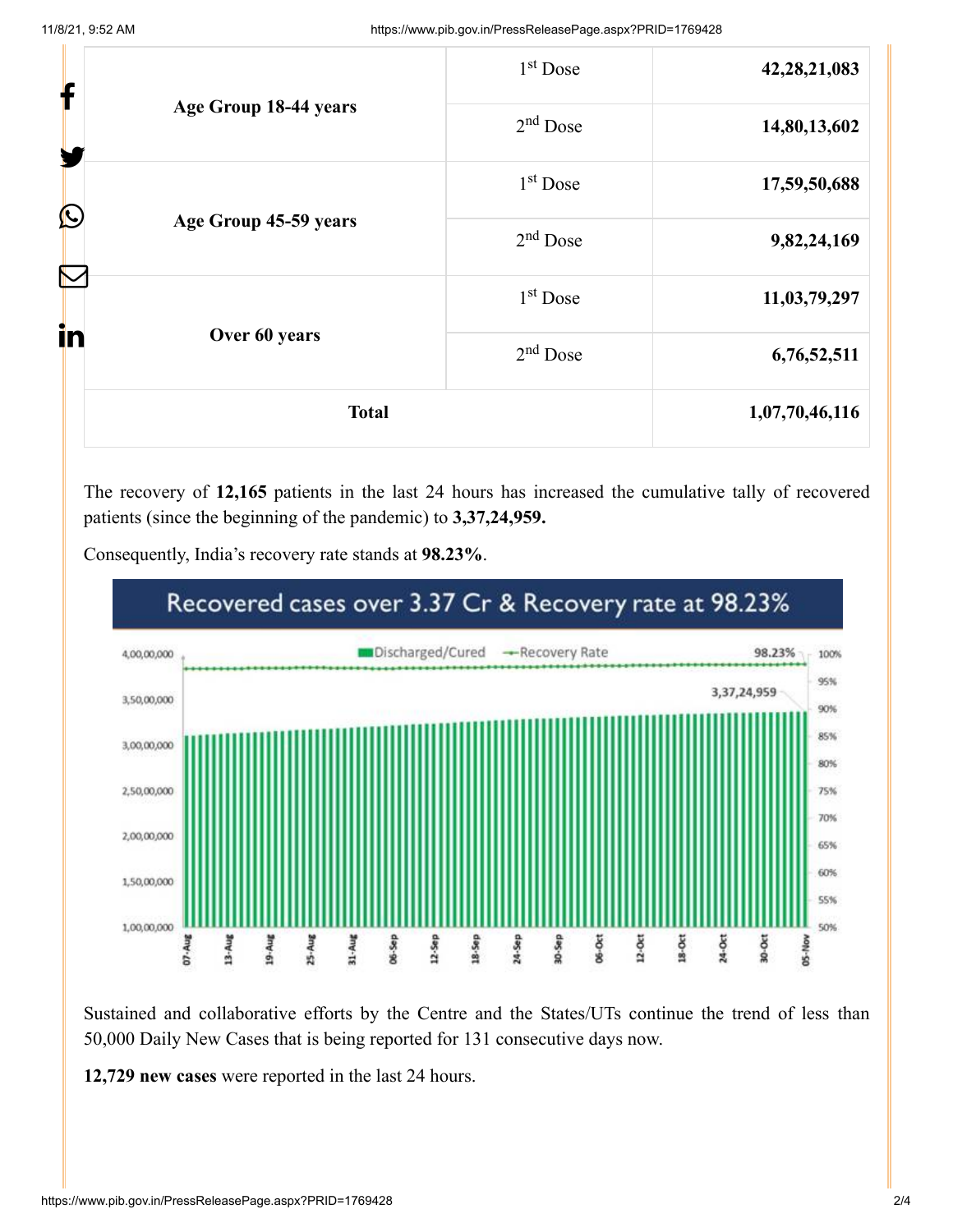11/8/21, 9:52 AM https://www.pib.gov.in/PressReleasePage.aspx?PRID=1769428



The Active Caseload is presently at**1,48,922.**Active cases presently constitute **0.43%** of the country's total Positive Cases, which **is lowest since March 2020.**



The testing capacity across the country continues to be expanded. The last 24 hours saw a total of 6,70,847tests being conducted. India has so far conducted over**61.30 Cr (61,30,17,614**) cumulative tests. While testing capacity has been enhanced across the country, **Weekly Positivity Rate at 1.25% remains**

**less than 2% for the last 42 days now.** The **Daily Positivity rate reported to be1.90%.** The daily Positivity rate has remained below2% for last 32 days and below 3% for 67 consecutive days now.